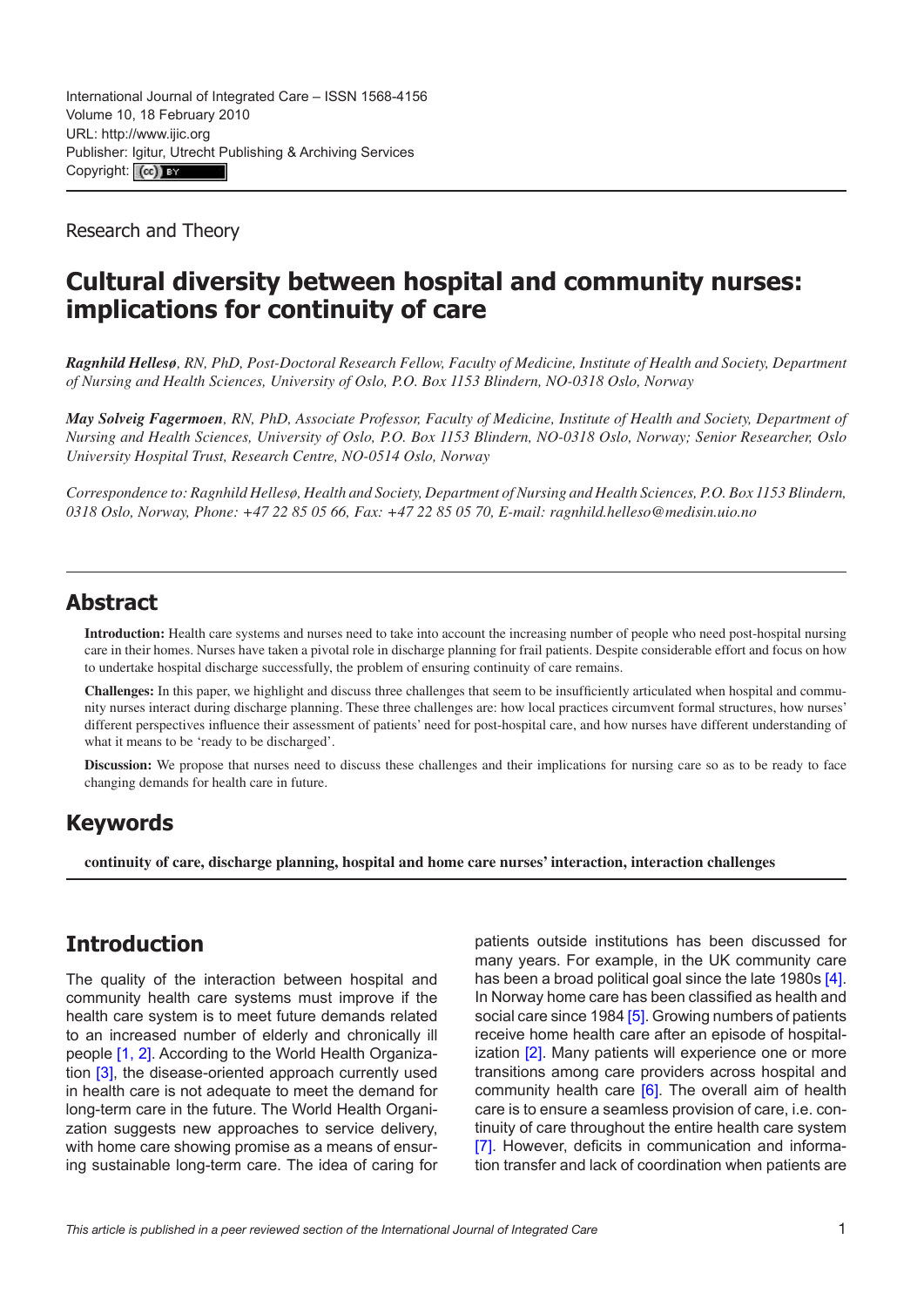transferred between different health care organizations and providers result in patients not receiving effective care [[8](#page-6-0), [9\]](#page-6-0). Such ineffective health care systems complicate hospital discharge [[9](#page-6-0)], threaten patient safety [\[1\]](#page-6-0), lengthen hospital stays [[11](#page-6-0)], increase the number of re-hospitalizations [\[12](#page-6-0)], and contribute to the patient's feelings of powerlessness [[13, 14](#page-6-0)].

Continuity of care is considered a prerequisite for quality care [[15\]](#page-6-0). It is also recognized as a significant factor affecting patient satisfaction and the key to reducing hospitalization and clinical errors [[9](#page-6-0)]. However, discontinuity has become the unintended consequence of the modernization of health care, now characterized by specialization, differentiation and fragmentation. Philipsen and Stevensen [[16\]](#page-6-0) define discontinuity as unavailable services, lack of consensus among providers, lack of plans and lack of predictability. During the last decade, the role of discharge planning in enhancing continuity of care has been discussed in numerous papers [[12,](#page-6-0) [17,](#page-6-0) [18\]](#page-6-0). However, the problems with discontinuity still remain. Continuity of care has been discussed mostly as a one-to-one relationship between the patient and one provider within one organization [\[19, 20](#page-6-0)]. We argue the need for changing the perspective of continuity of care from the traditional intra-organizational approach to one that is inter-organizational [\[21\]](#page-6-0). Within this perspective, two aspects must be addressed: the individual and the organizational. At the individual level, we need to consider the informal networking, communication and information flow that occurs among health care providers, and between patients and providers. Hence, the organizational perspective shifts from a one-to-one relationship to manyto-many relationships and considers both informal and formal structures and regulations [[21\]](#page-6-0). To compensate for discontinuity, the introduction of information and communication technology is regarded as an important tool to connect and inform those who are involved in a patient's health care across different organizational levels [[2](#page-6-0), [10\]](#page-6-0).

The purpose of this paper is to highlight and discuss three identified key challenges nurses in hospital and home care have to manage in their interaction when patients are in transition, illuminating the complexity in ensuring continuity of patient care. The identified challenges are (1) local practices circumventing formal structures, (2) nurses' different perspectives when assessing patients' care needs, and (3) nurses' different understanding of 'ready to be discharged'. The challenges are extracted from studies where the overall aim was to explore interaction between hospital and home care nurses [[21–23](#page-6-0)]. We chose these specific papers because they provide reasons that highlight both theoretically and practically how cultural diversity must be taken into account when planning for future

delivery of integrated care across different boundaries. The first paper [[21\]](#page-6-0) is a literature review that explores the expectations and promises about enhanced continuity of care following the introduction of the electronic patient record. The analysis of the literature showed that conflicting rationalities and values and asymmetry between different organizations influence information processes across health care boundaries. Nurses have taken a pivotal role in discharge planning for patients, and with expectations of increased numbers of patients being cared for in their homes in future it is crucial to develop knowledge that can contribute to continuity of care. The second and third papers [[22,](#page-6-0) [23](#page-6-0)] report findings of studies in which 287 hospital and 220 home care nurses were invited to complete questionnaires about their assessment of the information they exchange and their collaboration from the time of patients' admission to discharge. Although these studies are from a Norwegian perspective, the findings reflect general and global problems nurses face. When considering the increasing number of patients in transitions between locations and levels of care, according to Coleman and Berenson [\[24](#page-6-0)] multiple and complex factors need to be addressed. The three papers contribute to the discussion of this complexity with regard both to international and national literature.

#### **Challenge 1: local practices circumvent formal structures**

The formal structure of organizations is designed to achieve defined goals, regulate the division of labour and direct the differentiation of work [\[25](#page-6-0)]. Local practices reflect how formal structures are implemented and depend on the people involved. Health care policies determine organizational structures and deploy strategic plans or formal documents to present the official version, but what really happens may be different. The organization of health care, legislation and regulations are mainly formal structures decided at a nation's political level with the overall aim of improving health services. In a literature review, Reed et al. [[7](#page-6-0)] identified that, internationally, strategies at macro, mezzo and micro levels have been developed to address collaboration and interaction issues between sectors, professions, settings, organization types, and types of care. The macro level reflects principles of the welfare system. For example, in Norway characteristics of the welfare system include a high degree of decentralization with local financing and decision-making. Long-term care in the community is an outcome of such strategies. The Norwegian health care system is separated into specialist health care services located in hospitals, and community health care (primary health services, nursing homes and home health care) located in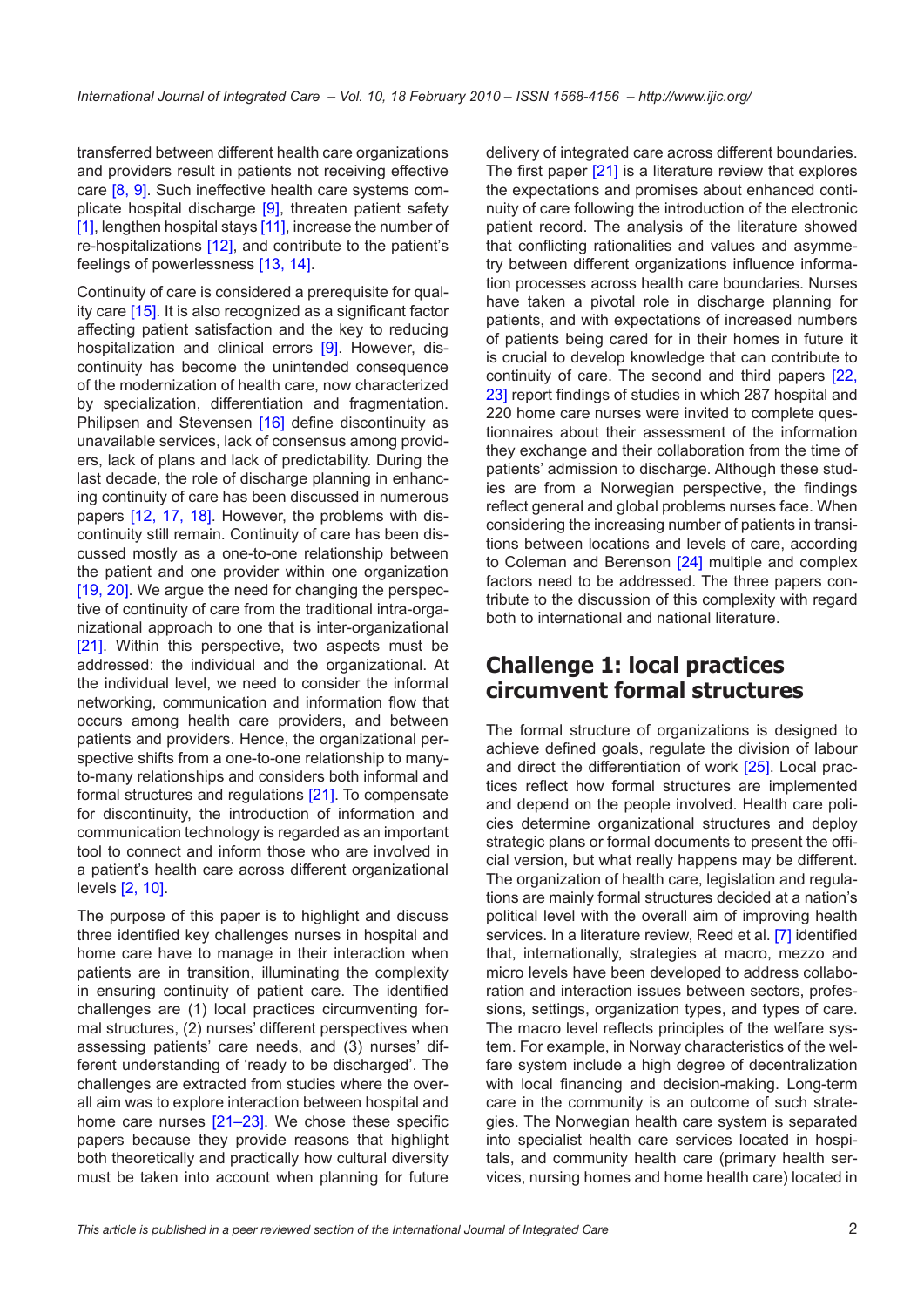municipalities. The two systems have different responsibilities, administrative and financial structures for ensuring overall health care services [\[8](#page-6-0)] and they are characterized by different cultures [[26\]](#page-6-0). The separation between different levels of care impacts on how providers interact with one another regarding implementation of formal structures. The relationship between formal structures and local practices expresses the tension between espoused theory and theory-in-use [\[27](#page-6-0)].

To illustrate such tensions, we will use two examples from one university hospital and its affiliated home care agencies in Norway. The first illustrates the implications of organizational models for nurses' interaction and the second is about formal guidelines. Hospital nurses are organized mainly in teams, primary nurse systems or as hybrid models [\[28](#page-7-0)], while principles of New Public Management usually underpin the organizational structure used for home care nurses. New Public Management is a purchaser–provider split [\[29](#page-7-0)]. The purchaser unit assesses individual needs, formulates contracts, orders services and controls outcomes while the provider unit delivers care specified and decided by the purchaser. The organizational models used by the hospital and municipalities are intended to clarify the division of labour and the provider's responsibilities in their interaction. However, for Norwegian nurses it was not always obvious with whom they should collaborate in the discharge planning process. Between 65% and 72% of hospital nurses reported that they were sometimes given the name of a specific contact person in a municipality in the discharge planning process, while 70–81% of home care nurses reported that they received the name of a contact person in the hospital [[23\]](#page-6-0). Hospital nurses reported that they preferred to collaborate with the nurse in the municipality who had most knowledge about a specific patient. However, because of the New Public Management system, their wishes about with whom they collaborated were not always respected [\[23](#page-6-0)].

According to the Reed et al. [\[7\]](#page-6-0) typology, the mezzo level strategies focus on how organizational structures and processes are linked across health care boundaries. The development and implementation of guidelines throughout the entire health care system is one example of efforts to underpin coordinated care. The second example from Norway illustrates how two types of formal guidelines are implemented, one guideline initiated at the governmental level and one established at the aforementioned university hospital. The Norwegian government has given hospitals and municipalities responsibility for developing guidelines for the interaction between a hospital and a municipality and for designating formal points of contact. In an evaluation of the impact of the central directives on local framing of guidelines, it was found that the government directives

led to an asymmetric relationship occurring between hospitals and municipalities in the local development and implementation of such guidelines [[30\]](#page-7-0). Municipal representatives believed that they did not participate on an equal basis with hospital representatives.

The formal guidelines initiated by the university hospital aimed to structure and regulate coordination and collaboration between nurses in the hospital and municipalities in their local and daily discharge planning process. According to the guidelines, hospital nurses were expected to use two formal documents to inform home care nurses about patients who needed posthospital health care in municipalities. These two documents were considered adequate to regulate nurses' collaboration and coordination when patients were in need of post-hospital nursing care. One document was an early alert to inform home care nurses about when a newly hospitalized patient was *expected* to be in need of home health care after discharge. The other document was to be sent to *confirm* that the patient needed post-hospital home care and to notify the date of discharge. In reality, these documents proved inadequate to allow nurses to exchange reliable information and make decisions about patients during discharge planning. Therefore, nurses used informal coordination mechanisms. The telephone was the most common medium used to coordinate and plan discharge. When home care nurses found they had insufficient information they sometimes visited the hospital to assess patients' health problems or to discuss the situation with nurses on the ward. The use of these informal practices in the implementation of the guidelines demonstrated that the formal structures were too superficial for ensuring safe and individualized patient care in daily practice. Therefore, nurses initiated and implemented their own local practices to compensate for deficiencies in the formal structures [[23](#page-6-0)].

It is reasonable to question how formal structures in health care take into account asymmetric relationships, how they support and promote continuity of patient care in general and specifically the extent to which they support nurses' work processes. Furthermore, how are nurses' assessments of patients' care needs influenced by the two-tier system of care and local practices? This question will be examined in the next section.

## **Challenge 2: different perspectives in assessing patients' care needs**

According to Glouberman and Mintzberg [\[31\]](#page-7-0), practices in health care both within and across health care systems are characterized by separate systems. Even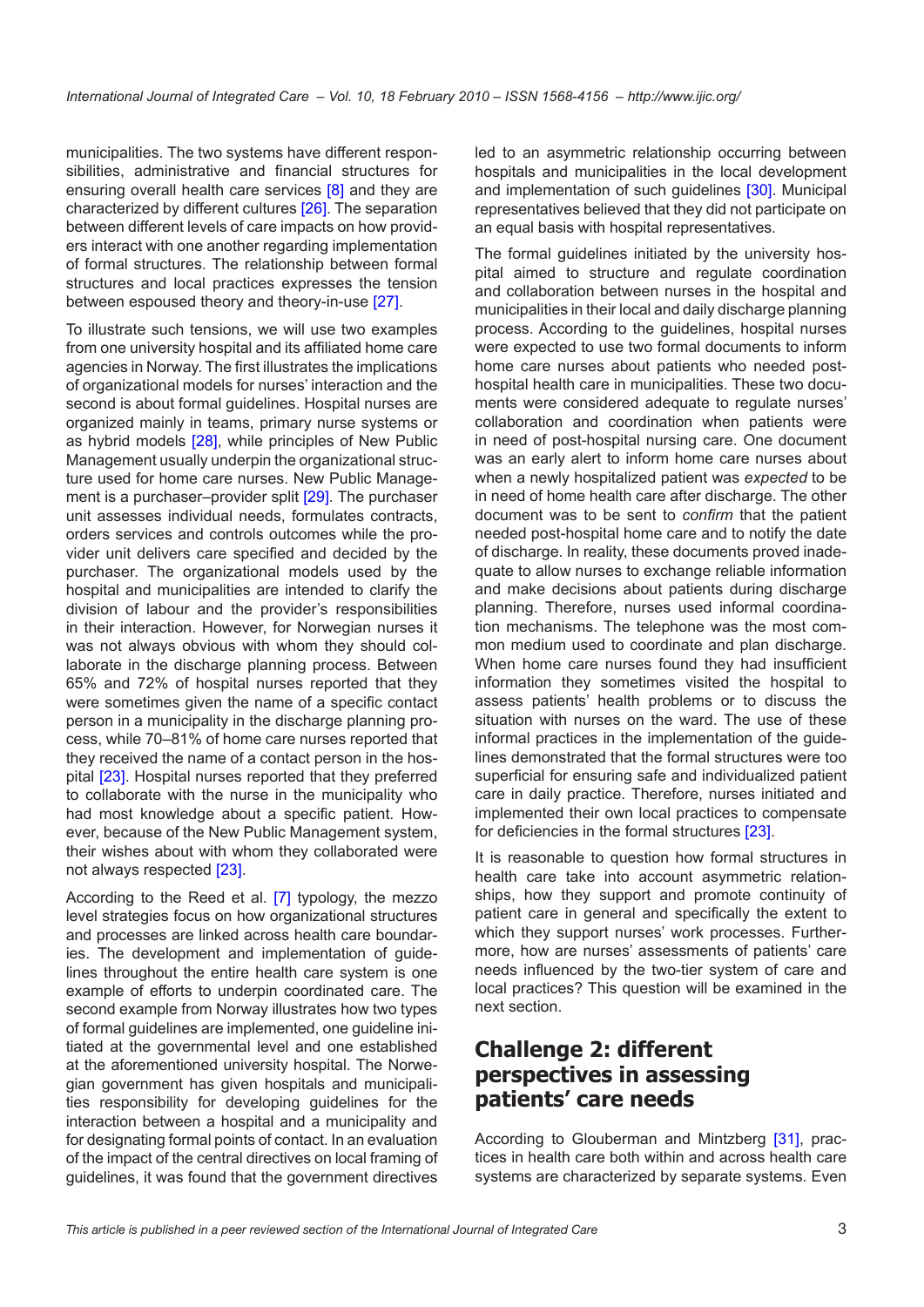where they are interdependent they act as 'enveloped' systems [[32\]](#page-7-0) or 'silos' [[33](#page-7-0)]. Nurses within each system are committed to quite different values and aims. Their different perspectives influence how they assess patients and their needs, and what they regard as feasible and necessary preparation before a patient can be discharged from hospital. Norwegian home care nurses state that hospital nurses do not assess patients from a holistic perspective but have a more technical approach [\[34](#page-7-0)]. When home care nurses receive information about a potential patient, they visit the patient in hospital if they do not have confidence in the information. Home care nurses said that they had to make new assessments of patients' care needs because they had found that hospital information was imperfect or inaccurate [[22\]](#page-6-0). In home care nurses' experience, hospital nurses may underestimate or overestimate a patient's need for nursing care [\[6](#page-6-0)]. Older people can undergo up to 20 separate assessments from different sectors in health care, with 80% of the content of each assessment being common across all organizations. To reduce this duplication a single assessment process has been developed in the UK, where both health and social services use the same tool. The aim is to avoid information duplication and to ensure a compre-hensive assessment. Carpenter et al. [\[35\]](#page-7-0) found more completeness in recording older peoples' needs when the single assessment process was deployed, while MacNamara [\[36](#page-7-0)] found that cultures and roles complicated the clarity of each group's responsibility in the assessment process.

In general, nurses emphasize that their unique body of knowledge is holistic care. However, Hyde et al. found that documentation by hospital nurses in patients' records reflected medico–technical details, the patient's body was reduced to its parts and the 'voice of medicine emerged strongly' [\[37](#page-7-0), p. 70]. In addition to using encounters with patients to obtain information about their needs, it is important for hospital nurses to gain information about medical diagnoses and knowledge of diseases and medical tests in the initial phase of assessing newly admitted patients [[38\]](#page-7-0). Hospital nurses who have not worked in home care may lack knowledge about patients' holistic needs after an episode of hospital stay, and this lack of insight may impact on their assessment of patients' post-hospital needs [\[39\]](#page-7-0). A statement from a home care nurse illustrates the differences between the two groups of nurses regarding patients' needs. She stated: "when the hospital has done what they have to do, the technical I would say, then the patient is discharged to another world" [\[34,](#page-7-0) p. 62]. This nurse had experienced how the hospital nurses' perspective affected their assessment of patient needs as well as what aspects they addressed when the patient was hospitalized.

Hospitals reflect the medical discipline and also hold an acute illness and treatment perspective [[40\]](#page-7-0); in consequence, hospital nurses use a disease model to inform patient treatment [[41\]](#page-7-0). In municipalities, health care has to ensure a longer-term perspective [\[42](#page-7-0)] and home care nurses need to approach patient care from an illness management perspective also [[41,](#page-7-0) [43\]](#page-7-0). The inclusion of a long-term, illness management perspective means that nurses need a broader, multifaceted approach to meet patients' needs in their own homes. Even though home care nurses tried to emphasize a longer-term perspective for patients, they were not very successful in penetrating hospital nurses' terminology.

Procter et al. [[44](#page-7-0)] found a tension also existed between instrumental values based on nurses' evidence-based knowledge and expressive values based on patients' experiences. These authors state that the discharge planning process from hospital to home health care is influenced by instrumental values [\[44\]](#page-7-0). Other studies have shown that patients are told about the health bureaucracy and rules they need to know to manage the system, instead of how to manage their everyday life with their illness [\[45,](#page-7-0) [46](#page-7-0)]. In another study, it was found that the substance and structures for discharge planning are executed principally from a medical and organizational perspective [[14](#page-6-0)]. Patients who need post-hospital care report that they are not adequately informed about following up recommendations to improve their health care and prevent rehospitalization [[47\]](#page-7-0).

Since the early 1970s, nurses nationally and internationally have worked to develop standardized terminologies for nursing, with the aim of having a common language containing uniform definitions for nursing activities [[48\]](#page-7-0). The advent and introduction of electronic patient records in health care has increased the focus on standardization. The use of predetermined standardized terms for recording patient information is designed to be a culture-free means of informing colleagues. However, it raises questions about what consequences the discrepancies in nurses' different perspectives on patients' needs will have for nurses' production of information. Further questions arise about the terms nurses choose to exchange, receivers' interpretation of information, and the effects, if any, on the nursing care patients receive. According to Bowker and Star [\[49](#page-7-0)], in an exchange of information experiences acquired within one time and space are set against experiences developed in another time and space. This implies that information developed in one context and exchanged to another one requires coding and decoding. Hospital nurses provide the information they judge is necessary from their acute and medical perspective to define the patient's need for continuing care. Home care nurses, on the other hand, read the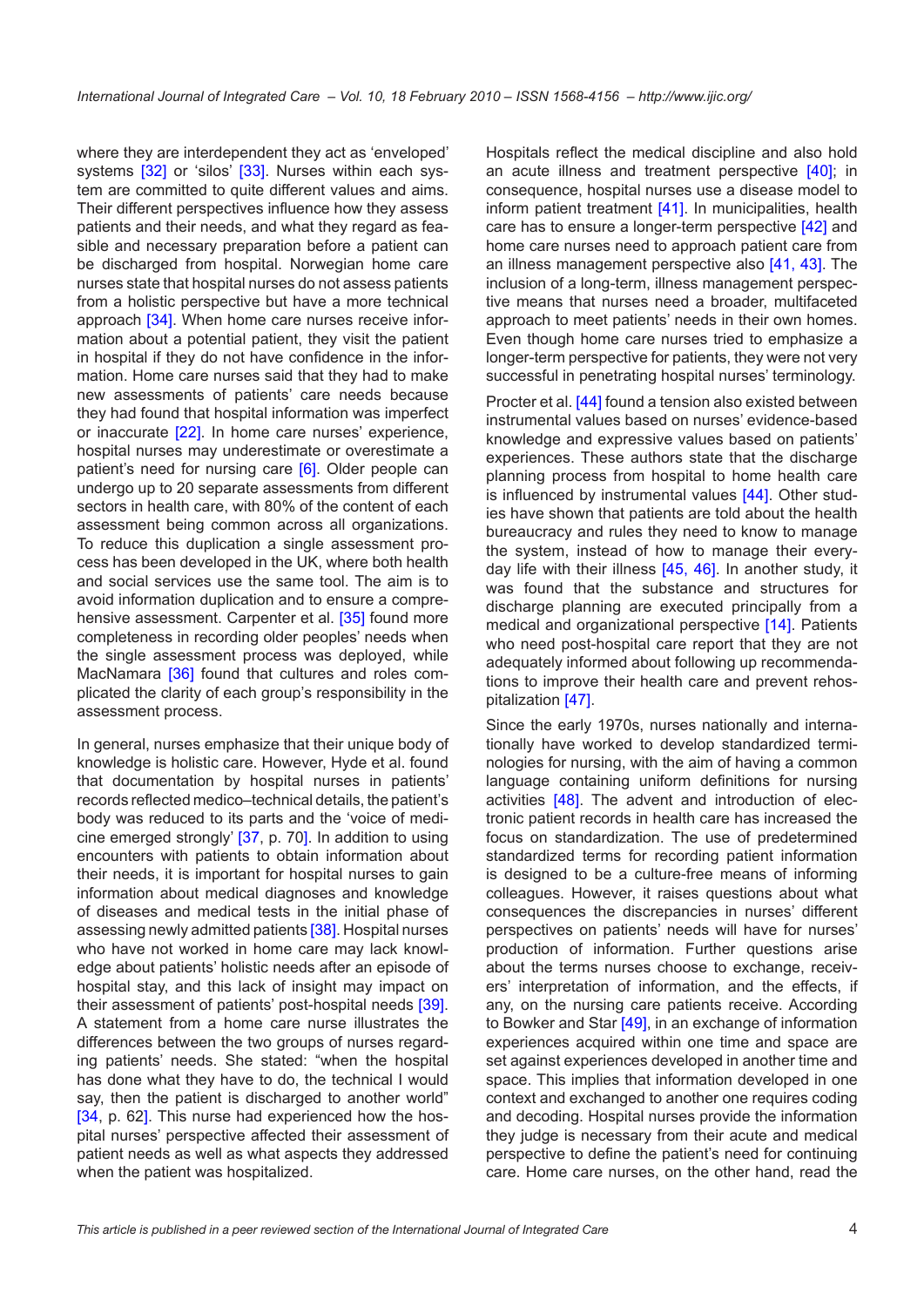information from their contextual experiences with a long-term perspective on the patient's needs. A possible explanation for studies that have reported that home care nurses lack accurate and relevant information from hospitals might be related to this contextual reading. Consequently, a great deal of informal communication occurs between hospital and home care nurses to obtain, discuss and decode additional information [[34\]](#page-7-0). The discrepancy in perspectives with regard to patients' care needs is reflected in the nurses' understanding of the term 'ready to be discharged'.

### **Challenge 3: different understanding of 'ready to be discharged'**

Hospital and home care nurses do not have a common understanding of what the term 'ready to be discharged' means [\[30](#page-7-0)]. Hellesø [\[34](#page-7-0)] identified a tension between the two groups of nurses with regard to when a patient was assessed to be ready to be discharged. According to the home care nurses' view, the hospital discharged patients too soon while hospital nurses argued that home care nurses took too long to prepare safe post-hospital care conditions. Hospital nurses had to consider the need to discharge patients for the purpose of releasing beds. They spoke of the patients that they considered to be ready for discharge as 'not our responsibility any longer'. Payne et al. [[1](#page-6-0)] also found in a review study that home care personnel were concerned about arranging and assessing the ongoing provision of safe care, including support from informal carers, while hospital providers were more focused on discharging patients and ensuring bed availability.

In the modern health care system, the availability of hospital beds is regarded as a critical management tool that is used to monitor and control health care providers' effectiveness. The bed space in hospitals is a controlled hospital resource and hospital nurses now play a central role in organizing the occupying and vacating of beds so they are ready for incoming patients [\[50\]](#page-7-0). In addition, hospital units have been organized according to medical specializations and have 'provided the location for the development and enactment of the art and science of medicine' [[51,](#page-7-0) p. 22]. Nurses have always had problems in releasing hospital beds but the terms used to describe patients occupying hospital beds have changed over time. In 1966, patients were character-ized as an 'evacuation problem' [[52\]](#page-7-0). From the late 1980s until recently patients were described as 'nursing care patients' or 'medical treatment completed' and now the terms 'ready to be discharged' [\[53](#page-7-0), [54](#page-7-0)] and 'medically fit for discharge' [\[18](#page-6-0)] are used. Patients who from a hospital nurse perspective are ready to be discharged are therefore often referred to as 'bed blockers' or 'a discharge problem' [[50\]](#page-7-0).

It seems reasonable to ask whether this use of general terms reflects an objectivizing of the individual as a result of the establishment of the hospital as an institution [\[55,](#page-7-0) [56\]](#page-7-0). In the modern health care system, beds have been transformed from concrete objects that are a resource for the healing process and have become economic units that nurses have the responsibility for coordinating. To some extent, it seems that nurses have become disciplined by managerial technologies to account for bed occupancy, which is reflected in the terms they use for patients [[50](#page-7-0)]. However, nurses' freedom to act holistically and autonomously is limited. Hospital nurses have been put under pressure and caught between hospital managers and physicians, according to Glouberman and Mintzberg [\[57](#page-7-0)]. Physicians, although absent from wards, emphasize they are responsible for care of hospital patients. Managers state they have control over wards even though they keep a significant distance from them [[31](#page-7-0)]. These situations limit nurses' freedom for action and also influence their decisions. This is in line with nurses' feelings of striving for flexibility, and loss of their sense of professionalism [[18\]](#page-6-0).

Home care nurses have also been put under pressure in the last ten years because of demographic changes and the increase in chronic illness. In Norway, people who need health care have the right to receive this in their homes instead of being institutionalized [\[10](#page-6-0)]. The proportion of people who receive home health care has increased by 150% over the last ten years. In the same period, the number of hospital beds has decreased by 10%, and the number of emergency hospitalizations increased by 14.6% overall, but by >30% for people aged 80 years and older [\[58](#page-7-0)]. New Public Management has become the managerial model in municipalities. The influence of this on future home care nurses, their models of care and perspectives on patients should be further elaborated.

A significant question is the extent to which the increasing coordination role nurses hold influences their ability to deliver holistic nursing care for patients during discharge planning and in post-hospital care.

#### **Discussion**

The challenges described in this paper illustrate how nurses represent and must take into account multiple perspectives in their efforts to enhance continuity of care. Applying aspects of informational (challenges 2 and 3) and management continuity (challenge 1) [[15\]](#page-6-0), we will discuss significant aspects of these challenges for nursing interaction across organizational boundaries.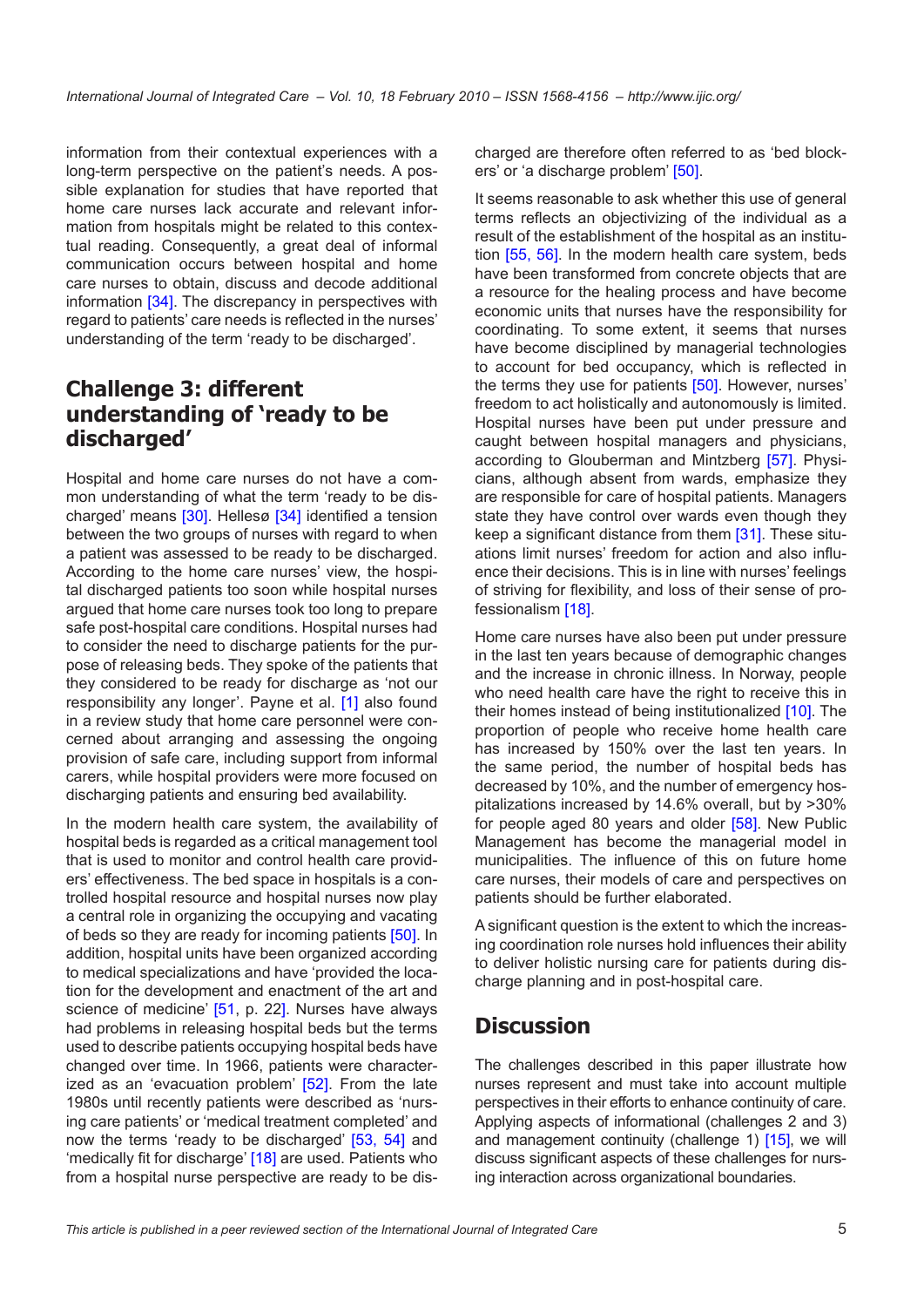*Informational continuity* is related to nurses' accumu-lation of knowledge about the patient [\[15](#page-6-0)] which influences the production of patient information for transfer across levels of care. The transfer of information among providers is intended to coordinate patient care. Use of standardized terminologies [[59](#page-8-0)] is expected to ensure accurate patient information for exchange across boundaries [[60\]](#page-8-0). We have shown that hospital nurses tend to hold a medical perspective that may influence their use of terms and the information they record and exchange with their colleagues in municipalities. It is reasonable to ask who is collecting knowledge about patients, and whose perspective has the strength and power to determine and validate what is accurate information content. Informational continuity limits or excludes informal and undocumented information and details, for example patients' preferences and values are often left undocumented [\[61\]](#page-8-0). It has been shown that the authorial recording process is contextual and providers' voices have priority over patients' voices [\[47,](#page-7-0) [62](#page-8-0)].

By adopting a humanistic information-filtering perspective we can illustrate and broaden insight into aspects that nurses must be aware of in their communication and interaction across boundaries. The patient's situation, the context nurses are working in, and characteristics of nurses themselves all seem to be significant for a nurse's assessment of a patient and for the information that nurses *acquire* about a patient [\[63](#page-8-0)]. The available information is *processed*, i.e. nurses filter the information both consciously and unconsciously based on their professional competence, values and experiences, and the information available about the patient [\[64](#page-8-0), [65](#page-8-0)]. These aspects have implications for nurses' perceptions of what information they regard to be valid, accurate and essential in a specific situation. We propose that issues related to contextual accumulation of knowledge must be considered in efforts to enhance continuity of care and standardization of nurses' work, thus ensuring that information and communication technologies will be useful tools for nurses' interaction.

*Management continuity* focuses on service standards and protocols [[15\]](#page-6-0). The use of formal regulations, such as guidelines together with standardized and comprehensive discharge planning and individualized care plans is designed to structure knowledge accumulation about patients. Nurses have a long tradition of developing and implementing different organizational approaches and models to ensure quality in discharge planning for patients, as shown, for example, by the use of advanced nurse practitioners to ensure transitional care [\[66](#page-8-0)], case management models, dedicated discharge programmes and clinical pathways. These models all represent approaches designed to standardize nurses' practice so it becomes predictable and efficient. Daiski [\[67](#page-8-0)] points out that organizational structures and programmes that aim to make patient trajectories more efficient have relegated nurses to the status of technicians and inspectors, responsible for ensuring that protocols and standards developed by the organization are carried out. She claims that this approach is not feasible for ensuring professional nursing. Nurses themselves feel that patients sometimes are being systematized and regimented within a system that is in itself dehumanizing [[18,](#page-6-0) p. 554].

The existing discharge planning system has been shown to create problems for chronically ill patients and their carers because their voices are not being heard and they do not have the strength and power to penetrate institutionalized solutions for patient care. The ongoing discussions about when a patient is ready to be discharged illustrate one aspect of the asymmetry and power relations among actors involved in discharge planning. Problems arise because the patient, nurses and physicians interpret the patient's problems differently and have different opinions about the best solution for them. A tension is identified between the health care system's demand for efficiency and patients' needs and wishes about what is important for them in their discharge planning. It is not clear whether the different models of nursing have taken into account the diversity of perspectives among nursing settings. This should be elaborated further.

It seems reasonable to ask whether nurses who claim to take a holistic approach to nursing care need to redefine their understanding of what nursing care should and can be in modern health care. The tensions between hospital and home care nurses described in this paper should not be regarded as distinct and mutually exclusive. Rather they need to be considered along a continuum from being distinct to vague. Because nurses' roles are distributed in time and space, nurses should be aware of the implications of multiple perspectives in their care models, and the implications for their ability to enhance continuity of care in their interaction across boundaries. Becoming aware of the challenges may help nurses to discuss their ability to influence their practice and to look for new ways of interaction in their efforts to enhance continuity of care.

#### **Reviewers**

**Alice Coffey**, MEd, BA, Health Management, RGN, RM, RNT, College Lecturer, School of Nursing and Midwifery, College of Medicine and Health, University College Cork, Ireland

**Birthe Dinesen**, Assistant Professor, RN, PhD, Master in Administration, Department of Health Science and Technology, Aalborg University, Aalborg, Denmark

**Sian Maslin-Prothero**, Professor of Nursing and Dean of the Graduate School, Keele University, Keele, UK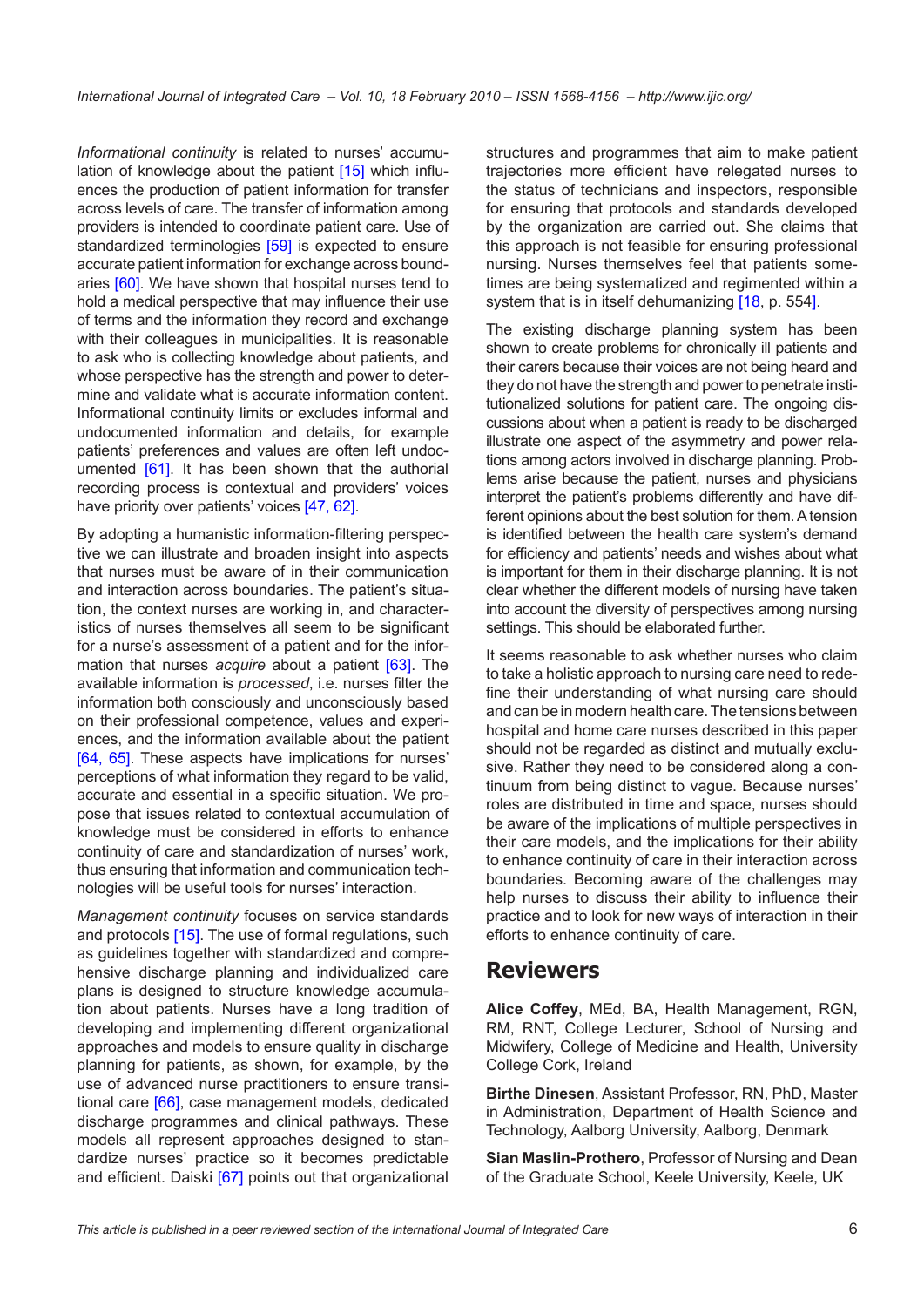<span id="page-6-0"></span>*International Journal of Integrated Care – Vol. 10, 18 February 2010 – ISSN 1568-4156 – http://www.ijic.org/*

# **References**

- 1. Payne S, Kerr C, Hawker S, Hardey M, Powell J. The communication of information about older people between health and social care practitioners. Age & Ageing 2002;31(2):107–17.
- 2. European Commission. Long-term care in the European Union. Brussels: European Commission, Directorate-General for Employment, Social Affairs and Equal Opportunities; 2008.
- 3. Tarricone RR, Tsouros AD, editors. The solid facts: home care in Europe. Copenhagen: WHO Regional Office for Europe; 2008.
- 4. Ryan AA, McCann S, McKenna H. Impact of community care in enabling older people with complex needs to remain at home. International Journal of Older People Nursing 2009;4(1):22–32.
- 5. Solheim M, Aarheim KA, editors. Kan eg komme inn? Verdiar og val i heimesjukepleie [Can I come in? Values and choices in home nursing]. 2nd ed. Oslo: Gyldendal Akademisk; 2004. [in Norwegian].
- 6. Hofseth C, Norvoll R. Kommunehelsetjenesten—gamle og nye utfordringer: en studie av sykepleietjenesten i sykehjem og hjemmesykepleien [Municipal Health Services—old and new challenges: a study of the nursing service in nursing homes and home nursing]. Oslo: SINTEF Unimed; 2003. (Report No.: STF78 A033501). [in Norwegian].
- 7. Reed J, Cook G, Childs S, McCormack B. A literature review to explore integrated care for older people. International Journal of Integrated Care [serial online] 2005 Jan 14;5. Available from: <http://www.ijic.org/>.
- 8. Oxman AD, Bjørndal A, Flottorp SA, Lewin S, Lindahl AK. Integrated health care for people with chronic conditions. A policy brief. Oslo: Norwegian Knowledge Center for Health Services; 2008.
- 9. Kripalani S, LeFevre F, Phillips CO, Williams MV, Basaviah P, Baker DW. Deficits in communication and information transfer between hospital-based and primary care physicians: implications for patient safety and continuity of care. Journal of the American Medical Association (JAMA) 2007 Feb 28;297(8):831–41.
- 10. Helse- og omsorgsdepartementet. Samhandlingsreformen. Rett behandling—på rett sted—til rett tid [The Coordination Reform. Proper treatment—at the right place and right time]. Oslo: Norwegian Ministry of Health and Care Services; 2009. (Report No. 47 (2008–2009)). [in Norwegian]. Summary in English available from: [www.regjeringen.no/upload/HOD/Sam](www.regjeringen.no/upload/HOD/Samhandling%20engelsk_PDFS.pdf)[handling%20engelsk\\_PDFS.pdf.](www.regjeringen.no/upload/HOD/Samhandling%20engelsk_PDFS.pdf)
- 11. Kjekshus LE. Primary health care and hospital interactions: effects for hospital length of stay. Scandinavian Journal of Public Health 2005;33(2):114–22.
- 12. Crotty M, Whitehead CH, Wundke R, Giles LC, Ben-Tovim D, Phillips PA. Transitional care facility for elderly people in hospital awaiting a long term care bed: randomised controlled trial. British Medical Journal 2005 Nov 12;331(7525):1110.
- 13. Doherty C, Doherty W. Patients' preferences for involvement in clinical decision-making within secondary care and the factors that influence their preferences. Journal of Nursing Management 2005 Mar;13(2):119–27.
- 14. Efraimsson E, Rasmussen BH, Gilje F, Sandman P. Expressions of power and powerlessness in discharge planning: a case study of an older woman on her way home. Journal of Clinical Nursing 2003 Sep;12(5):707–16.
- 15. Wierdsma A, Mulder C, de Vries S, Sytema S. Reconstructing continuity of care in mental health services: a multilevel conceptual framework. Journal of Health Services Research & Policy 2009 Jan;14(1):52–7.
- 16. Philipsen H, Stevensen FCJ. Modernization, rationality and continuity of care: theoretical concepts and empirical findings. Sociological Focus 1997;30(2):189–204.
- 17. Bauer M, Fitzgerald L, Haesler E, Manfrin M. Hospital discharge planning for frail older people and their family. Are we delivering best practice? A review of the evidence. Journal of Clinical Nursing 2009;18(18):2539–46.
- 18. Connolly M, Grimshaw J, Dodd M, Cawthorne J, Hulme T, Everitt S, et al. Systems and people under pressure: the discharge process in an acute hospital. Journal of Clinical Nursing 2009 Feb;18(4):549–58.
- 19. Saultz JW. Defining and measuring interpersonal continuity of care. Annals of Family Medicine 2003 Sep–Oct;1(3):134–43.
- 20. Freeman GK. The concept of continuity of care in European general practice. European Journal of General Practice 2001;6:118–9.
- 21. Hellesø R, Lorensen M. Inter-organizational continuity of care and the electronic patient record: a concept development. International Journal of Nursing Studies 2005 Sep;42(7):807–22.
- 22. Hellesø R, Sorensen L, Lorensen M. Nurses' information management at patients' discharge from hospital to home care. International Journal of Integrated Care [serial online] 2005 Jul 8;5. Available from: [http://www.ijic.org/.](http://www.ijic.org/)
- 23. Hellesø R, Sorensen L, Lorensen M. Nurses' information management across complex health care organizations. International Journal of Medical Informatics 2005 Dec;74(11–12):960–72.
- 24. Coleman EA, Berenson RA. Lost in transition: challenges and opportunities for improving the quality of transitional care. Annals of Internal Medicine 2004 Oct 5;141(7):533–5.
- 25. Buch T, Edgren L. Patients as partners in intensive care units: a conceptual analysis of the literature. Nursing in Critical Care 2001;6(2):64–70.
- 26. Paulsen B, Grimsmo A. God vilje—dårlig verktøy. Om samhandling mellom sykehus og kommunale omsorgstjenester ved utskriving av omsorgstrengende elder [Good will—bad tools. About coordination between hospital and municipal care services at discharge of older frail persons]. Trondheim: SINTEF Helse; 2008. (Report No.: SINTEF A7877). [in Norwegian].
- 27. Argyris C, Schön DA. Theory in practice. Increasing professional effectiveness. 10th ed. San Francisco: Jossey-Bass Publisher; 1989.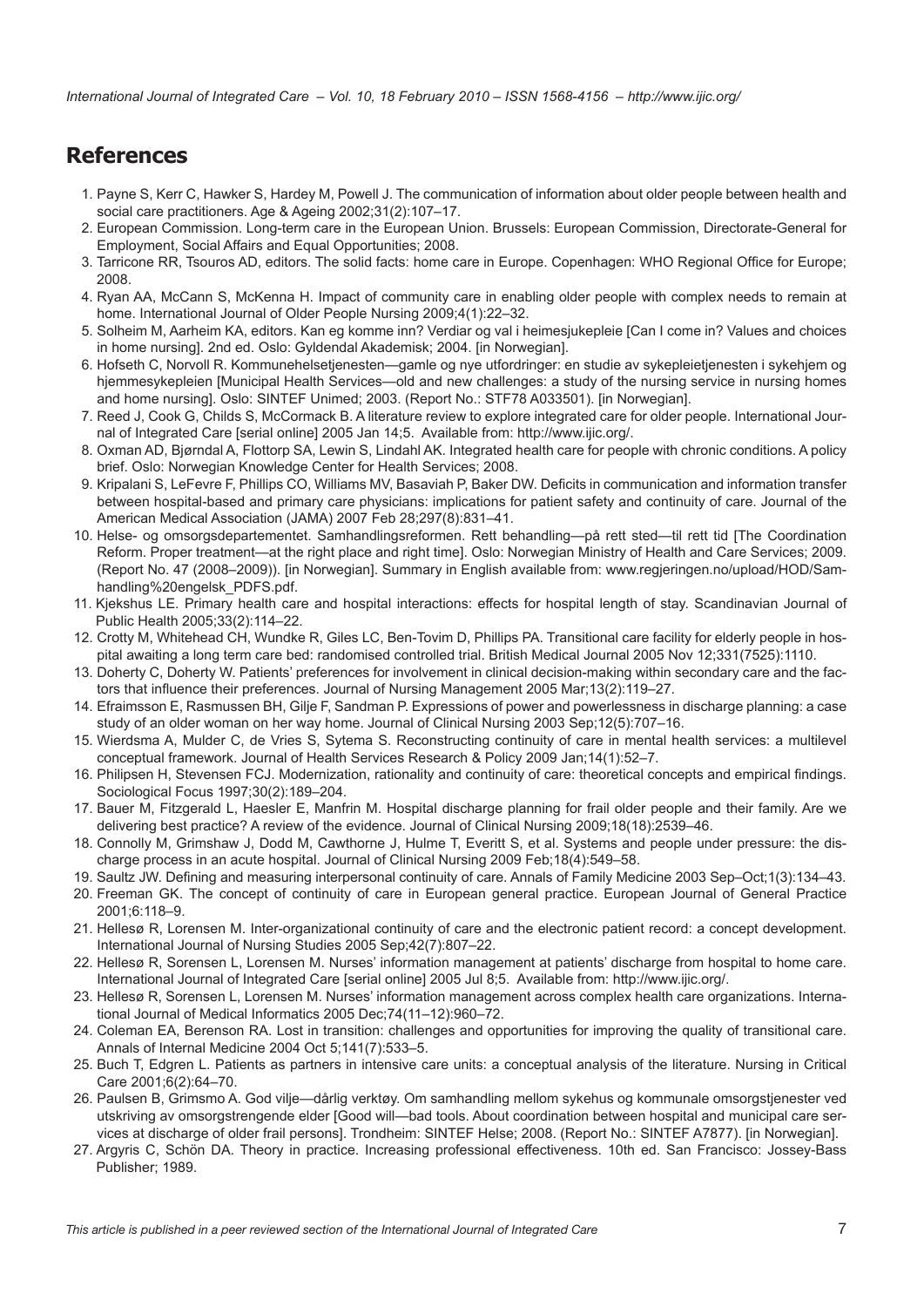- <span id="page-7-0"></span>28. Sjetne IS, Veenstra M, Ellefsen B, Stavem K. Service quality in hospital wards with different nursing organization: nurses' ratings. Journal of Advanced Nursing 2009 Feb;65(2):325–36.
- 29. Vabø M. Caring for people or caring for proxy consumers? European Societies 2006;8(3):403–22.
- 30. Kalseth B, Paulsen B. Strategisk samarbeid—på papir og i praksis? En kartlegging av lokale samarbeidsavtaler og samarbeidsfora mellom kommuner og helseforetak per oktober 2008 [Strategic collaboration—on paper and in practice? A survey of local collaboration and cooperation contracts between municipalities and specialist health care as of October 2008]. Trondheim: SINTEF Helse; 2008. (Report No.: SINTEF A 8640). [in Norwegian].
- 31. Glouberman S, Mintzberg H. Managing the care of health and the cure of disease—Part I: Differentiation. Health Care Manage Review 2001 Winter;26(1):56–69. discussion 87–9.
- 32. Sullivan EJ, Decker PJ. Effective leadership & management in nursing. 6th ed. New Jersey: Pearson Prentice Hall; 2005.
- 33. Horvitz-Lennon M, Kilbourne AM, Pincus HA. From silos to bridges: meeting the general health care needs of adults with severe mental illness. Health Affairs 2005 May–Jun;25(3):659–69.
- 34. Hellesø R. Ord over skigard. Informasjonsutveksling og samhandling mellom sykepleiere i spesialist- og kommunehelsetjenesten før og etter innføring av elektronisk pasientjournal [Word over fences. Exchange of information and interaction between nurses in hospital and home nursing care before and after implementing electronic patient records]. Oslo: Oslo University; 2005. [in Norwegian].
- 35. Carpenter GI, Challis DJ, Swift C. 'Single' assessment for older people: comparison of the MDS-HC with current auditable methods in the home care setting. Journal of Integrated Care 2005;13(5):35–41.
- 36. MacNamara G. The implementation of single shared assessment in Meadowbank, Falkirk: a joint future. Journal of Integrated Care 2006;14(4):38–44.
- 37. Hyde A, Treacy M, Scott PA, Butler M, Drennan J, Irving K, et al. Modes of rationality in nursing documentation: biology, biography and the 'voice of nursing'. Nursing Inquiry 2005 Jun;12(2):66–77.
- 38. Ellefsen B, Kim HS. Nurses' clinical engagement: a study from an acute-care setting in Norway. Research & Theory for Nursing Practice 2005 Winter;19(4):297–313.
- 39. Drury LJ. Transition from hospital to home care: what gets lost between the discharge plan and the real world? The Journal of Continuing Education in Nursing 2008 May;39(5):198–9.
- 40. Longest BB, Young GJ. Coordination and communication. In: Shortell SM, Kaluzny AD, editors. Health care management. 4th ed. New York: Delmar Thomson Learning; 2000. p. 210–43.
- 41. Gardner G. Hospital and home: strange bedfellows or new partners? Collegian: Journal of the Royal College of Nursing Australia 2000 Jan;7(1):9–15.
- 42. Kalseth B, Midttun L, Paulsen B, Nygård L. Utviklingstrekk i kommunehelsetjenesten og spesialisthelsetjenesten—oppgaveutvikling og samspill [Development in municipal and hospital health care—service development and interaction]. Oslo: SINTEF Helse; 2004. (Report No.: STF78 A045018). [in Norwegian].
- 43. Alexander MF, Fawcett JN, Runciman PJ. Nursing practice: hospital and home. The adult. Edinburgh: Churchill Livingstone; 1994.
- 44. Procter S, Wilcockson J, Pearson P, Allgar V. Going home from hospital: the carer/patient dyad. Journal of Advanced Nursing 2001 Jul;35(2):206–17.
- 45. Efraimsson E, Sandman PO, Hyden L, Rasmussen BH. Discharge planning: 'fooling ourselves?'—patient participation in conferences. Journal Clinical Nursing 2004 Jul;13(5):562–70.
- 46. Preston C, Cheater F, Baker R, Hearnshaw H. Left in limbo: patients' views on care across the primary/secondary interface. Quality Health Care 1999 Mar;8(1):16–21.
- 47. Hellesø R, Eines J, Sorensen L, Fagermoen MS, editors, Severity of illness: implication for information management by patients. Studies in Health Technology & Informatics 2009;146:373–7.
- 48. Hardiker NR, editor. Developing standardized terminologies in nursing informatics. Sudbury, MA: Jones and Bartlett Publisher; 2009.
- 49. Bowker GC, Star LS. Sorting things out. Classification and its consequences. 4th ed. Cambridge: MIT Press; 2002.
- 50. Wong WH. Caring holistically within new managerialism. Nursing Inquiry 2004 Mar;11(1):2–13.
- 51. Heartfield M. Regulating hospital use: length of stay, beds and whiteboards. Nursing Inquiry 2005 Mar;12(1):21–6.
- 52. Molne K, Hjort PF. Utnyttelse av liggedagene i en indremedisinsk avdeling [Utilization of in patient days in an internal medicine department]. Tidskrift for Den Norske Lægeforening 1966;5:298–307. [in Norwegian].
- 53. Helsetilsynet. På feil sted til rett tid? [In the wrong place at the wrong time?]. Oslo: Helsetilsynet; 2003. (Report No.: IK-2767). [in Norwegian].
- 54. Helsetilsynet. Fortsatt for fullt [Occupancy—still too full]. Oslo: Helsetilsynet; 2004. (Report No. 2). [in Norwegian].
- 55. Foucault M. Talens forfatning [The discourse on language]. Copenhagen: Hans Reitzels Forlag a/s; 2001. [in Danish].
- 56. Foucault M. Galskapens historie i opplysningstidens tidsalder [Madness and civilization]. 2nd ed. Trondheim: Gyldendals kjempefakler; 2003. [in Norwegian].
- 57. Glouberman S, Mintzberg H. Managing the care of health and the cure of disease—Part II: Integration. Health Care Management Review 2001 Winter;26(1):70–84. discussion 87–9.
- 58. Helsetilsynet. Helse-Norge undervurderte behovet for sykehussenger på 1990-tallet. Pressemelding 13/2001 fra Helsetilsynet 20 juni 2001 [How the Healthcare system in Norway underestimated the need for hospital beds in the 1990's. Press